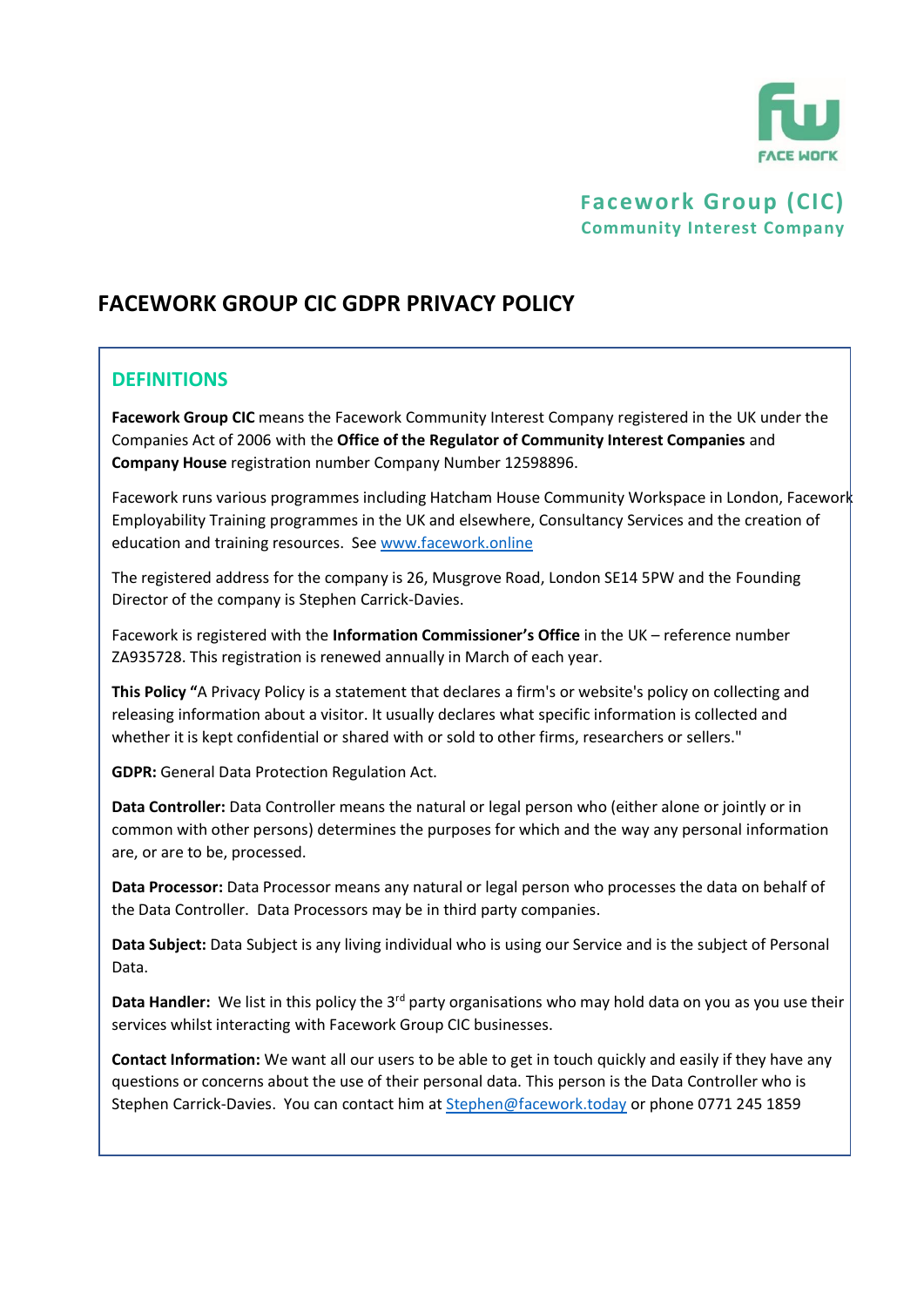# **1. FACEWORK'S PRINCIPLES FOR PROCESSING PERSONAL DATA**

Our principles for processing personal data are:

- **Fairness and lawfulness**. When we process personal data, the individual rights of the Data Subjects must be protected. All personal data must be collected and processed in a legal and fair manner.
- **Restricted to a specific purpose**. The personal data of Data Subject must be processed only for specific purposes.
- **Transparency**. The Data Subject must be informed of how his/her data is being collected, processed, and used.

# **2. WHAT PERSONAL DATA WE COLLECT AND PROCESS**

Facework Group CIC collects several different types of personal data for various purposes and through various projects the Social Enterprise runs. These include Hatcham House Community Workspace, Facework Employability Training Programmes in the UK and abroad.

#### **Personal Data may include, but is not limited to:**

- First name and last name,
- Phone number, Email address, Address, City, Postcode,
- Program enrolment or Program registration date
- Reporting classifications (e.g., at which branch location you are employed)
- Eligibility starts and end date data (if relevant)
- Cookies (see separate Cookie's policy)
- Log data including IP address.
- Answers to questionnaires from Facework Surveys or feedback you give.
- Program engagement information
- Reward partner engagement if authorized.
- Details of credits you have been awarded or certification earned.
- Financial information such as transactions and payment details including information provided through authorised third parties (for example payment systems)

### **3. HOW IS YOUR PERSONAL INFORMATION GIVEN TO US?**

- *From you:* As part of your eligibility for Programs or services we run you will have supplied your information. This information is necessary to verify your identity when you register for our programmes or services. If prospective members or users of our services do not want Facework to receive this information this will result in you being ineligible to participate in a Facework program or service.
- *From your device or an authorised third parties on behalf of Facework*, for example if you use the Hatcham House App or make payment via STRIPE or SUM-UP Facework will receive information about your participation with third-party service providers. You can modify these permissions at any time through the settings menu of the applicable application.
- *Additionally,* if you engage with Facework's programme or services through a social media platform, Facework may respond or contact you through the applicable social media platform.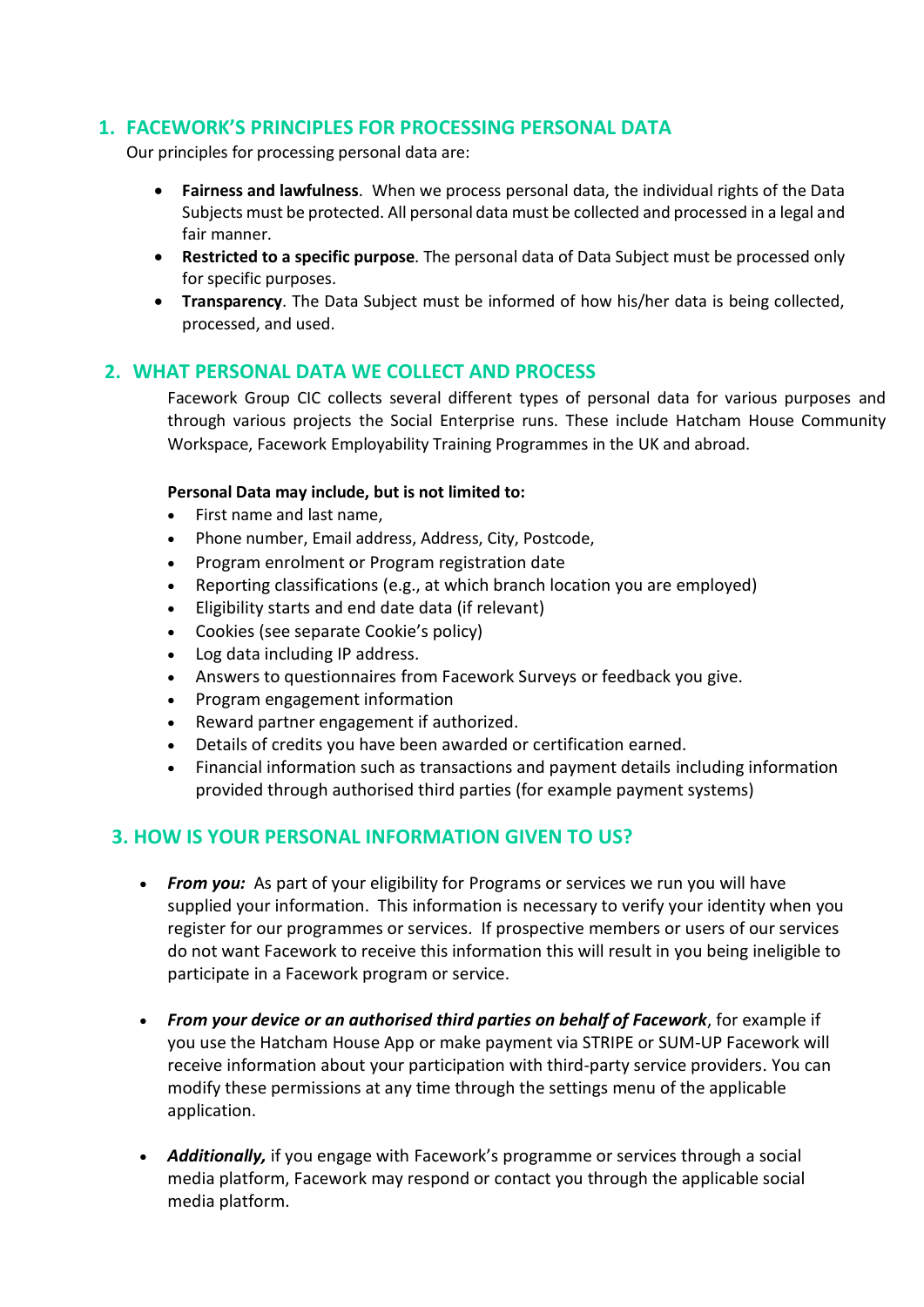# **4.HOW WE USE THE PERSONAL DATA**

Facework Group CIC uses the collected personal data for various purposes:

- To provide members or participants of our programmes with services
- To notify you about changes to our services and/or products
- To provide customer support
- To gather analysis or valuable information so that we can improve our services.
- To detect, prevent and address technical issues.
- To sell various services or resources to participants.

# **5 LEGAL BASIS FOR COLLECTING AND PROCESSING PERSONAL DATA**

Facework's legal basis for collecting and using the personal data described in this Data Protection Policy depends on the personal data we collect and the specific context in which we collect the information:

Facework needs to perform a contract with you this includes:

- You have given Facework permission to do so and process your personal data is in Facework's legitimate interests. For example, **resolve any complaints or inquiries you may have**, fulfilling purchase orders you make through the Program, Tracking your progress through the Program etc.
- Facework needs to comply with the law.

Facework may also seek to use your Personal Information in a way not described above, such as in using a testimonial you have written on our website or in our marketing materials. Before using your Personal Information in this way, Facework will first seek your voluntary and explicit consent including use of photograph or illustration.

# **6 RETENTION OF PERSONAL DATA**

- Facework will retain your personal information only for as long as is necessary for the purposes set out in this Data Protection Policy.
- Facework will retain and use your information to the extent necessary to comply with our legal obligations, resolve disputes, and enforce our policies.
- We will hold this information safely either in paper form (for example completion of daily Track and Trace information during COVID) or electronically.
- Facework recognises that no method of transmission over the Internet, or method of electronic storage, is 100% secure. Therefore, while we strive to use commercially acceptable means to protect your Personal Information, we cannot guarantee absolute security.
- We follow generally accepted industry standards to protect the Personal Information we receive, both during transmission and upon receipt.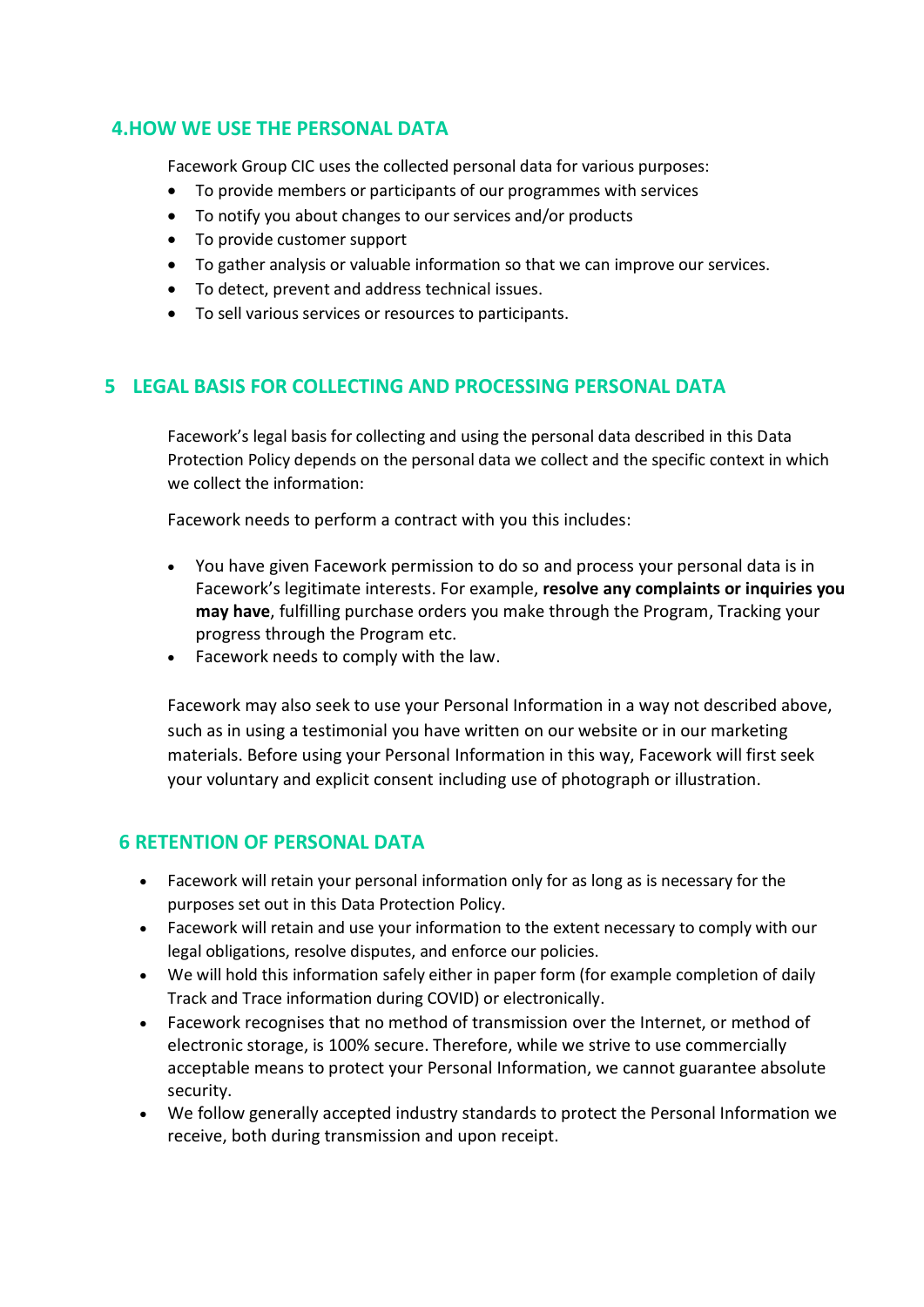# **7 OUTSIDE OF FACEWORK WE SHARE PERSONAL INFORMATION WITH:**

#### **Facework will never sell, rent, or lease your Personal Information.**

However, there are instances when Facework may disclose your personal information to our agents, third-party partners, affiliates, and subsidiaries to enable them to perform functions on our behalf. These service providers are only permitted to share, store and/or use Personal Information for contracted business purposes. We will only deal with third parties who have strict published privacy policies: These companies are Data Processors of Service Providers to Facework **Currently these service providers include:**

| <b>Provider</b> | <b>What's Shared</b>                                                                                                                                   | <b>Purpose</b>                                                                                              |
|-----------------|--------------------------------------------------------------------------------------------------------------------------------------------------------|-------------------------------------------------------------------------------------------------------------|
| andCards        | Membership details including usage and interactions<br>with Facework through the app. See their privacy<br>policy at https://www.andcards.com/privacy/ | Andcards has developed the APP which<br>we use to register members at<br>Hatcham House.                     |
| SUM-UP          | Payment information for purchases at Facework<br>operations. See their privacy policy at<br>https://sumup.co.uk/privacy/                               | We use Sum-Up for users to make<br>payments for services and purchase at<br>Facework places of operation.   |
| Stripe          | Workspace Provider address and payment<br>information at: https://stripe.com/gb/privacy                                                                | We use Stripe to process payment for<br>services through the APP.                                           |
| Wix             | Customers interact with the WIX website to contact<br>us see privacy policy at<br>https://www.wix.com/about/privacy                                    | We offer a 'Chat and message function<br>through our Facework and HH websites<br>which are run through WIX. |

Additionally, Facework may share your Personal Information when we believe that such action is necessary to:

- Fulfil an enforceable government request.
- Conform with the requirements of the law or legal process!
- Protect or defend Our legal rights or property, Our Websites or Applications, or other users; or
- Protect your health and safety or the health and safety of this website's users or the general public.
- Pass on CCTV footage from recording in our premises should Law Enforcement or Licensing need to access it. (Signage that we record through CCTV is made clear at all Facework centres).

# **8 CHILDREN'S PERSONAL INFORMATION**

**Facework** does not knowingly collect personal information from children under 16 years old (or older, if applicable law provides for different protections). If we become aware that a child has submitted information to the Company, we delete this information immediately. We encourage parents to instruct their children to never give out their real names, addresses, or phone numbers, without permission, when using the Internet.

# **9 DATA PROTECTION RIGHTS**

If you are a resident of the European Economic Area (EEA), you have certain data protection rights. If you wish to be informed what personal data, we hold about you and if you want it to be removed from our systems, please contact us.

In certain circumstances, you have the following data protection rights:

- The right to access, update or to delete the information we have on you.
- The right of rectification
- The right to object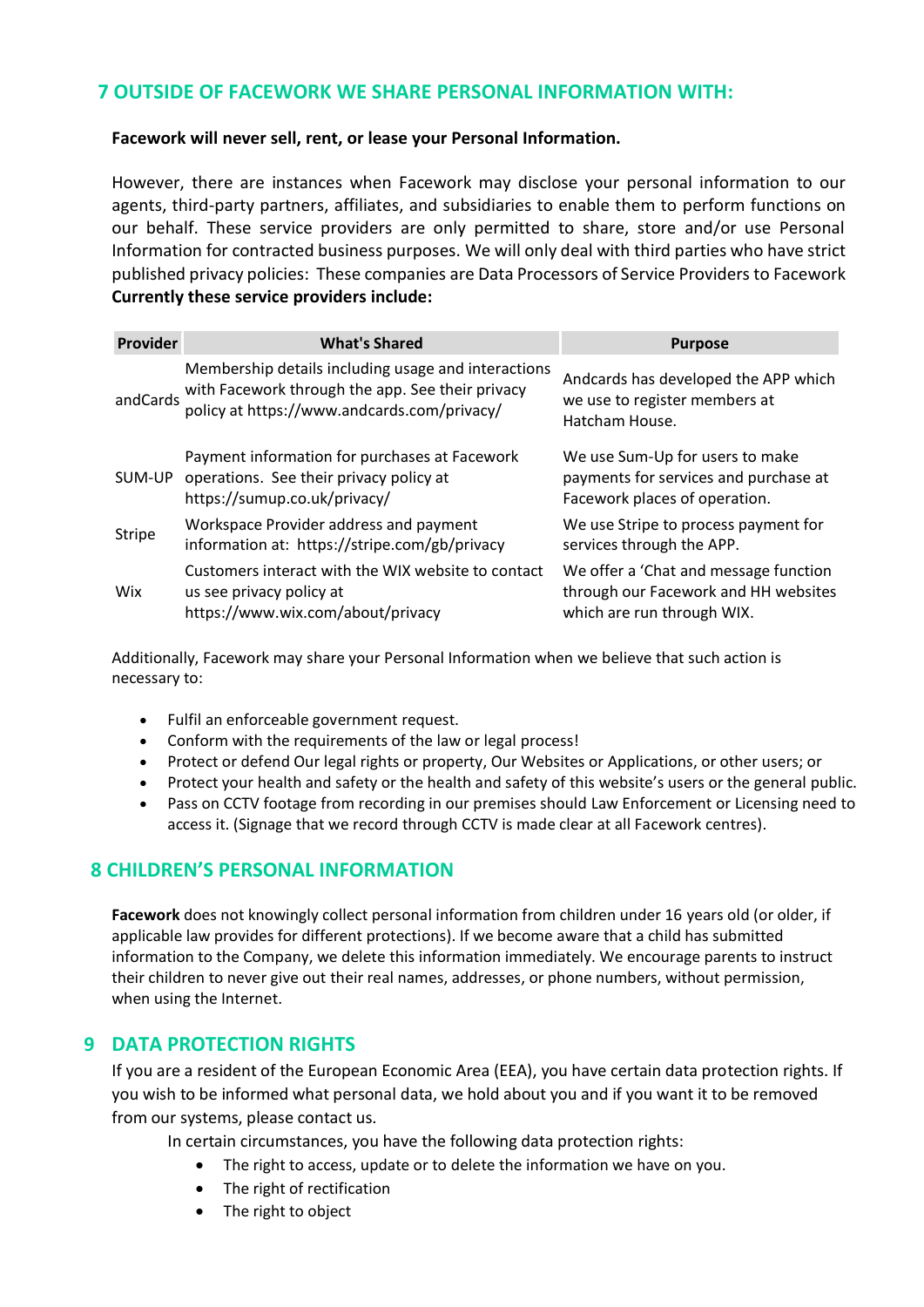- The right of restriction
- The right to data portability
- The right to withdraw consent.
- The right to be informed.
- The right of access
- The right to erasure
- The right to object

If you do not want us to process your data anymore, please contact us at 0771245 1859 or send us mail to: [stephen@facework.today](mailto:stephen@facework.today)

### **10 COOKIES**

A cookie is a file containing an identifier that is automatically sent by Us to your browser or mobile device and is stored by the browser or mobile device. The identifier is then sent back to the server each time the browser or device requests a page from the server. This information might be about you, your preferences or your device and is mostly used to make the Website or Application work as you expect it to. The information does not usually directly identify you, but it can give you a more personalized experience.

Cookies may be either "persistent" cookies or "session" cookies: a persistent cookie will be stored by a web browser and will remain valid until its set expiry date, unless deleted by the user before the expiry date; a session cookie, on the other hand, will expire at the end of the user session, when the web browser is closed.

Cookies do not typically contain any information that personally identifies a user, but personal information that we store about you may be linked to the information stored in and obtained from cookies.

Facework uses different categories of cookies for certain purposes:

- *Strictly Necessary:* These cookies are necessary for the Website to function and cannot be switched off in our systems. They are usually only set in response to actions made by you which amount to a request for services, such as setting your privacy preferences, logging in or filling out forms. You can set your browser to block or alert you about these cookies, but some parts of the site will not work. These cookies do not store any personally identifiable information.
- *Performance:* These cookies allow Us to count visits and traffic sources so We can measure and improve the performance of Our site. They help us to know which pages are the most and least popular and see how users move around the site. All information these cookies collect is aggregated and therefore anonymous. If you do not allow these cookies, we will not know when you have visited Our Website and will not be able to monitor its performance.
- *Functional:* These cookies enable the Website to provide enhanced functionality and personalization. If you do not allow these cookies, then some or all these services may not function properly.
- *Cookies used by our third-party service providers:* We use Google Analytics to analyse the use of website and create reports about the use of our website and app. Additionally, We the Wix website (platform which hosts and gives us the tools to create the website assist us in determining from where our website is being accessed from.